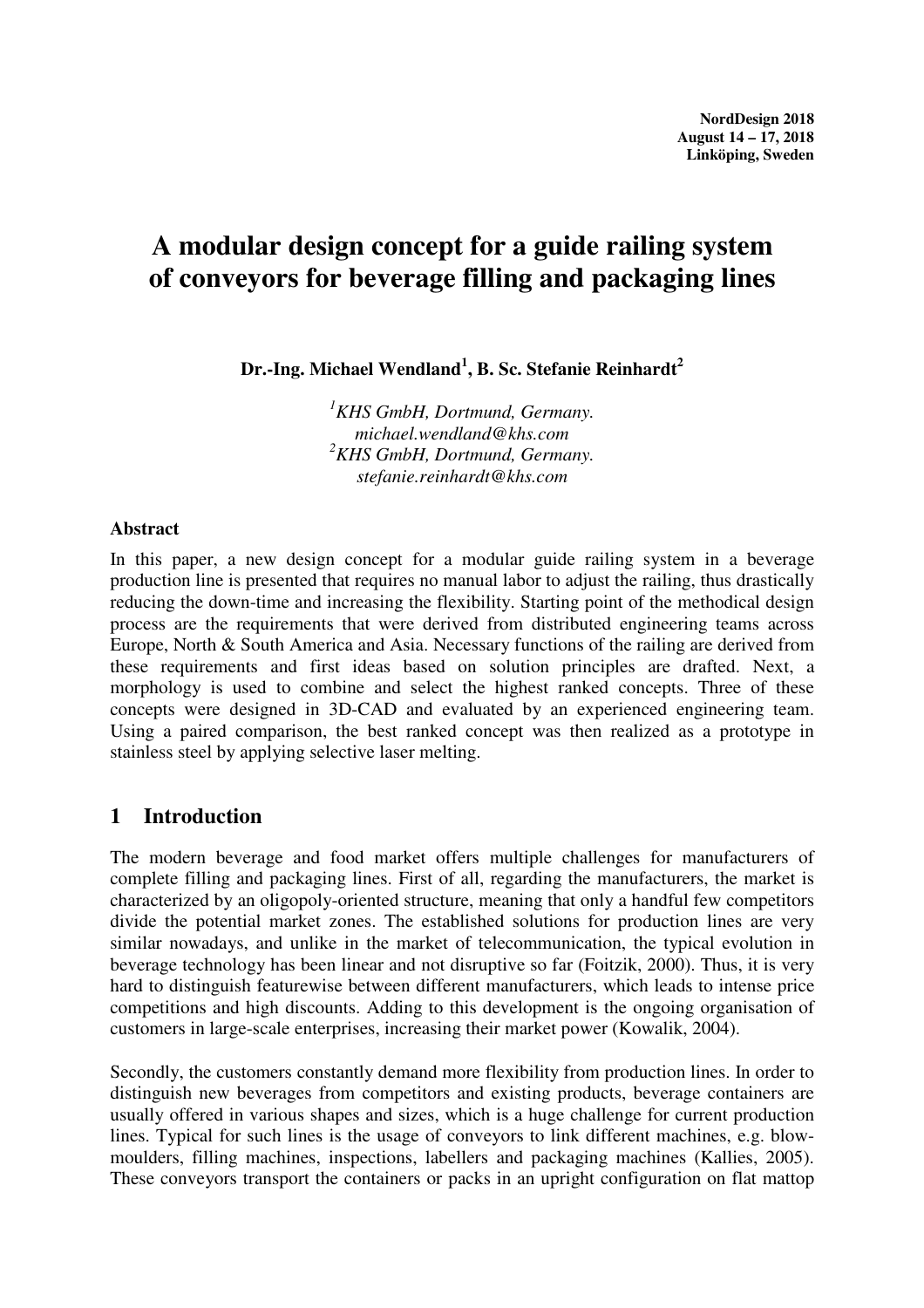chains. Each machine possesses different infeed and outfeed requirements which makes it necessary that the conveyors also manipulate the container and pack formations accordingly. This is usually achieved by a complex guide railing system on the conveyors.

To complicate this manipulation task, modern production lines can incorporate up to 24 different container formats. Since the product appearence is a unique selling point (Bleisch, 2003), these containers need to be handled with great care. In order to offer the needed flexiblity for different containers in the same production line, the guide railing system needs to be adjusted to each format. This can be achieved in multiple ways, e.g. by using "format parts", which are tailored for specific containers and are exchanged every time the format is changed. Due to the shear areal size of production lines, this leads to high costs and noticeable down-time, which is not acceptable for the customer. Therefore, another possibility is to increase the adjustability of the guide railing itself without the use of format parts. This option represents the chosen approach in this paper, because it offers the advantage of less downtime combined with lower costs and higher versatility.

### **2 Design task and Focus of the paper**

The design task at hand is to create a modular concept for a guide railing system, which is quickly adjustable to different formats at the production line on the installation site of the customer. Furthermore, the concept must fit on every existing container conveyor at KHS and should require no manual labour with regards to cutting, drilling and countersinking of the guide rails, therefore reducing the overall costs.

The following research questions in context to the above design task need to be answered:

- 1. Is it feasible to adopt a theoretical model of a systematic design approach in a realworld environment for an industrial application?
- 2. Which initial requirements exist with regards to the design team and what advantages and disadvantages can be deduced from using a methodical approach compared to a pragmatic, straigth-forward design process?

As a basis for the given task, the methodical design approach of the guideline VDI 2221 was chosen, which ensures the drafting and evaluation of different concepts based on identified functions and their active principles (VDI, 1993). These are then combined in a morphology to form complete solutions. After ranking the concepts with the help of criterias derived from the requirements, the best concept is to be realized by rapid prototyping and put under mechanical load equivalents that can be observed in a typical production environment.

### **3 Requirements for a modular guide railing system**

The starting point of any design process is to identify and prioritize the design requirements (Ponn et al., 2011). As straight forward as this sounds, as hard it can be sometimes in an industrial application that has been available for decades. Therefore, it is neccesary to use a structured approach to generate a "complete" set of requirements. Three steps are considered:

- 1. Analyse the existing solutions and derive current requirements,
- 2. complement the requirements by checking the main characteristics (Pahl et al., 2007),
- 3. incorporate the requirements of all stake-holders of the lifecycle of the product.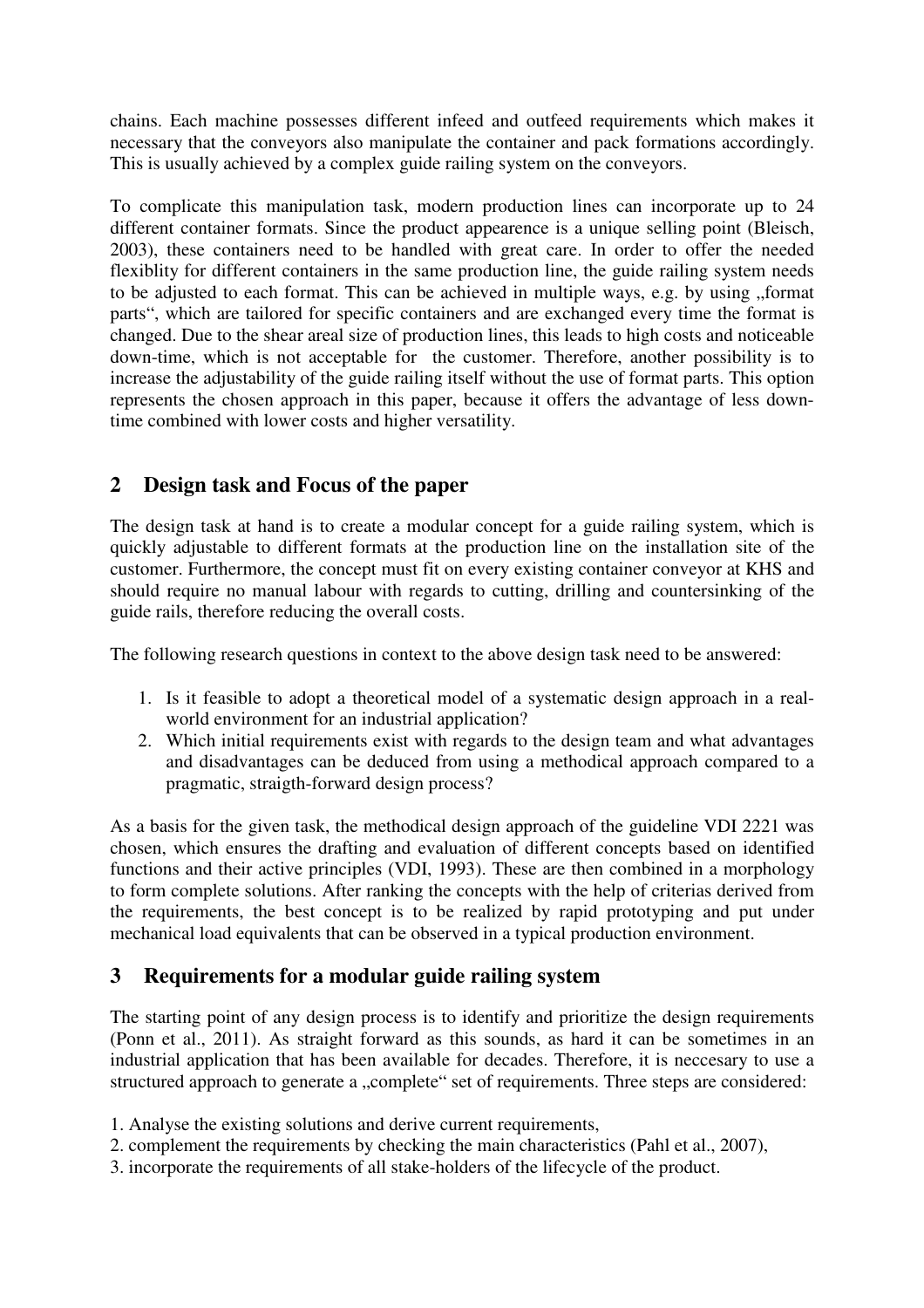Starting with the first step, figure 1 shows the mechanical setup of the current solution for the guide railing system on a straight conveyor. On the right side, a close-up of the guide rail support for one specific installation situation is depicted.



**Figure 1. Left side: straight conveyor frame. Ride side: close-up of guide rail support and mount** 

The current solution consists of a rail support, which is mounted by the help of two screws on the side panel of the conveyor (see figure 1, right side). On top of the support, two bolts are connected, which offer the final mounting point for the guide rail itself. The guide rail is also fixed by the means of screws to the adjustment bolt. For straight conveyors, the rail in the form of an m-profile is pre-perforated and requires no manual drilling. For every other situation, e.g. in curved conveyors or angled setups, it is nowadays necessary to manually drill and countersink the m-profile. This makes a very expensive assembly, if one considers that a typical beverage production line contains on average roughly 200m of guide rails with 2 mounts each 1m. These mounting solutions on different conveyor types were further analysed. Figure 2 presents an excerpt of the conducted analysis.



**Figure 2. Excerpt of the analysis of installation situations for the guide railing system** 

The analysis provided the geometric requirements with regards to the preferred installation space, the available mount positions for backwards compatibility, the number of used components and the directions and maxima of the mechanical loads. Due to the lack of empirical data for the acceptable mechanical loads, tests of the current guide rails revealed a maximum load of 800N before plastic deformation occured. Furthermore, corrosion is highly expected in modern production lines, since hygiene is a key factor when producing beverages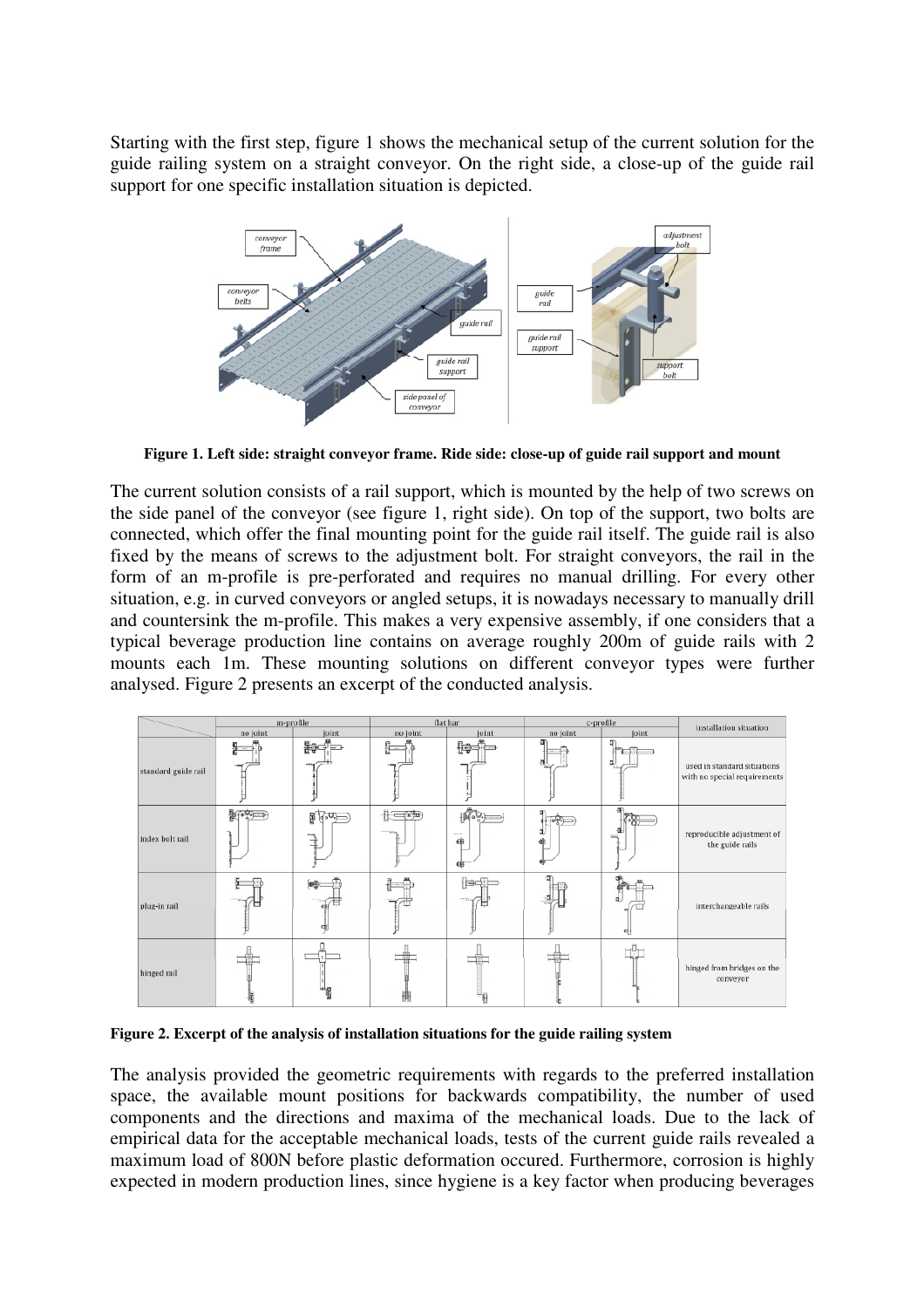and therefore very aggressive cleaning and desinfection agents are used. This leads to stainless steel as a material requirement, which is known for its high resistance.

To complement these requirements, steps two and three were executed. By checking the main characteristics according to Pahl & Beitz and including departments like engineering, production planning, production, assembly, quality control, installation and rampup as well as spare parts of the later phases in the life cycle, the subsequent requirements could be derived. Regarding the engineering and manufacturing, the annual usage of roughly 28.000 mounts for the guide rails world-wide is set. This number was validated by contacting the distributed engineering teams across Europe, North & South America and Asia. They also added further important requirements, i.e. material availability world-wide and necessary metric and imperial tools for installation purposes.

The inhouse production department requested a solution which is quick to mount and requires less assembly time than the current solution. Combined with a cost analysis of the existing solution, a target price for each component of the guide railing system could be fixed. During the installation and rampup phases at the customer site, assembly personnel often misuses the fixed bolts to adjust the angle of the guide rails. Therefore, tension forces in direction of the adjustment bolt must be taken into account. In case of a faulty inhouse assembly, the guide rails should be easily adjustable at the customer site, meaning that the connection between the bolts and the rail needs to be easily detachable. Also, it is necessary to allow retrofitting existing solutions with the new, detachable guide rail solution. For this action, no special tools shall be required. To increase the aftersales business, the spare part department suggested a solution that can only be used in KHS production lines and that can be clearly identified as a unique KHS part. Table 1 shows an excerpt of the main requirements list, which was then prioritized in a team meeting, involving all of the above mentioned departments.

|                         |                                                     |              | Requirements specification                                           | <b>Created by:</b><br><b>Created at:</b>                                                                         | Changed by:<br>Changed at: |  |  |  |  |  |
|-------------------------|-----------------------------------------------------|--------------|----------------------------------------------------------------------|------------------------------------------------------------------------------------------------------------------|----------------------------|--|--|--|--|--|
| No.                     | Responsible Type of                                 |              | Detailed requirement                                                 | Remark and explanations                                                                                          |                            |  |  |  |  |  |
| $\mathbf{1}$            | Eng.                                                | Req.         | Geometry                                                             |                                                                                                                  |                            |  |  |  |  |  |
| $1.1$ SR                |                                                     | F            | main dimensions for preferred installation space                     | width x heigth x depth:<br>maximum: 100x50x50 (mm)<br>minimum: 30x15x30 (mm)                                     |                            |  |  |  |  |  |
| $1.2$ SR                |                                                     | F            | number of used components                                            | maximum: 7; ideal: 2                                                                                             |                            |  |  |  |  |  |
| 1.3 SR                  |                                                     | $\mathbf{F}$ | backwards compatibility / retrofitting possible                      | use standard hole pattern                                                                                        |                            |  |  |  |  |  |
| 2                       | <b>SR</b>                                           |              | <b>Mechanical loads</b>                                              |                                                                                                                  |                            |  |  |  |  |  |
|                         | $2.1$ SR                                            |              | maximum pressure load orthogonal to conveyor direction               | up to 800N                                                                                                       |                            |  |  |  |  |  |
| $2.2$ SR                |                                                     | F            | functional reliability when tension forces are applied               | rails must be fixed safely to the guide rail mounting<br>device, connection must withstand tension forces > 200N |                            |  |  |  |  |  |
| 3                       | <b>SR</b>                                           |              | <b>Material properties</b>                                           |                                                                                                                  |                            |  |  |  |  |  |
| $3.1$ SR                |                                                     | F            | standard parts made of stainless steel                               |                                                                                                                  |                            |  |  |  |  |  |
| $3.2$ SR                |                                                     | F            | anti-corrosion characteristics with cleaning and desinfection agents | cleaning agents accord. to internal company norm K0225                                                           |                            |  |  |  |  |  |
| 3.3 SR                  |                                                     | F            | material shall not creep under load                                  |                                                                                                                  |                            |  |  |  |  |  |
| $\overline{\mathbf{4}}$ | <b>SR</b>                                           |              | Production                                                           |                                                                                                                  |                            |  |  |  |  |  |
|                         | $4.1$ SR                                            | F            | manufacturing process accord, to annual lot size                     | annual lot size = $28.000$ pcs / yr                                                                              |                            |  |  |  |  |  |
|                         |                                                     |              |                                                                      |                                                                                                                  |                            |  |  |  |  |  |
| 5                       | <b>SR</b>                                           |              | Assembly                                                             |                                                                                                                  |                            |  |  |  |  |  |
| $5.1$ SR                |                                                     | F            | generelly minimize the effort to assemble the solution               |                                                                                                                  |                            |  |  |  |  |  |
| $5.2$ SR                |                                                     | F            | assembly possible without drilling                                   |                                                                                                                  |                            |  |  |  |  |  |
| $5.3$ SR                |                                                     | F            | assembly possible without welding                                    |                                                                                                                  |                            |  |  |  |  |  |
| 5.4 SR                  |                                                     | F            | assembly time                                                        | maximum 135 seconds, ideal 30 seconds (calculated)                                                               |                            |  |  |  |  |  |
| 5.5                     |                                                     | F            | bending of rail profile easily possible with current bending machine |                                                                                                                  |                            |  |  |  |  |  |
| 5.6                     |                                                     | F            | rail profile geometry still intact after bending                     |                                                                                                                  |                            |  |  |  |  |  |
| 5.7 SR                  |                                                     | W            | no special tool needed for assembly                                  |                                                                                                                  |                            |  |  |  |  |  |
| $5.8$ SR                |                                                     | W            | check tool availability for imperial vs. metric markets              |                                                                                                                  |                            |  |  |  |  |  |
| 6                       | <b>SR</b>                                           |              | Installation, rampup and spare parts                                 |                                                                                                                  |                            |  |  |  |  |  |
| $6.1$ $SR$              |                                                     | F            | connection must be easily detachable between guide rail and mount    |                                                                                                                  |                            |  |  |  |  |  |
|                         |                                                     |              | without destroying any component                                     |                                                                                                                  |                            |  |  |  |  |  |
| $6.2$ SR                |                                                     | F            | joint function must be integrated                                    |                                                                                                                  |                            |  |  |  |  |  |
| $6.3$ SR                |                                                     | W            | can be used in all identified installation scenarios                 |                                                                                                                  |                            |  |  |  |  |  |
|                         |                                                     | W            |                                                                      |                                                                                                                  |                            |  |  |  |  |  |
|                         | $6.4$ SR                                            |              | unique KHS part which can be identified                              | e.g. use of logo and spare part number<br>on surface of part                                                     |                            |  |  |  |  |  |
| $6.5$ $SR$              |                                                     | W            | hygienic design of the connection device                             |                                                                                                                  |                            |  |  |  |  |  |
| 6.6 SR                  |                                                     | W            | hygienic design of the rail                                          |                                                                                                                  |                            |  |  |  |  |  |
|                         |                                                     |              |                                                                      |                                                                                                                  |                            |  |  |  |  |  |
| 7                       | <b>SR</b>                                           |              | Costs                                                                |                                                                                                                  |                            |  |  |  |  |  |
|                         | $7.1$ SR                                            | F            | cost of one assembly / mounting area is fixed                        |                                                                                                                  |                            |  |  |  |  |  |
|                         | Type of requirement F - fixed; W - wish / optional; |              |                                                                      |                                                                                                                  |                            |  |  |  |  |  |

**Table 1. Requirement specification of the guide railing system (excerpt)**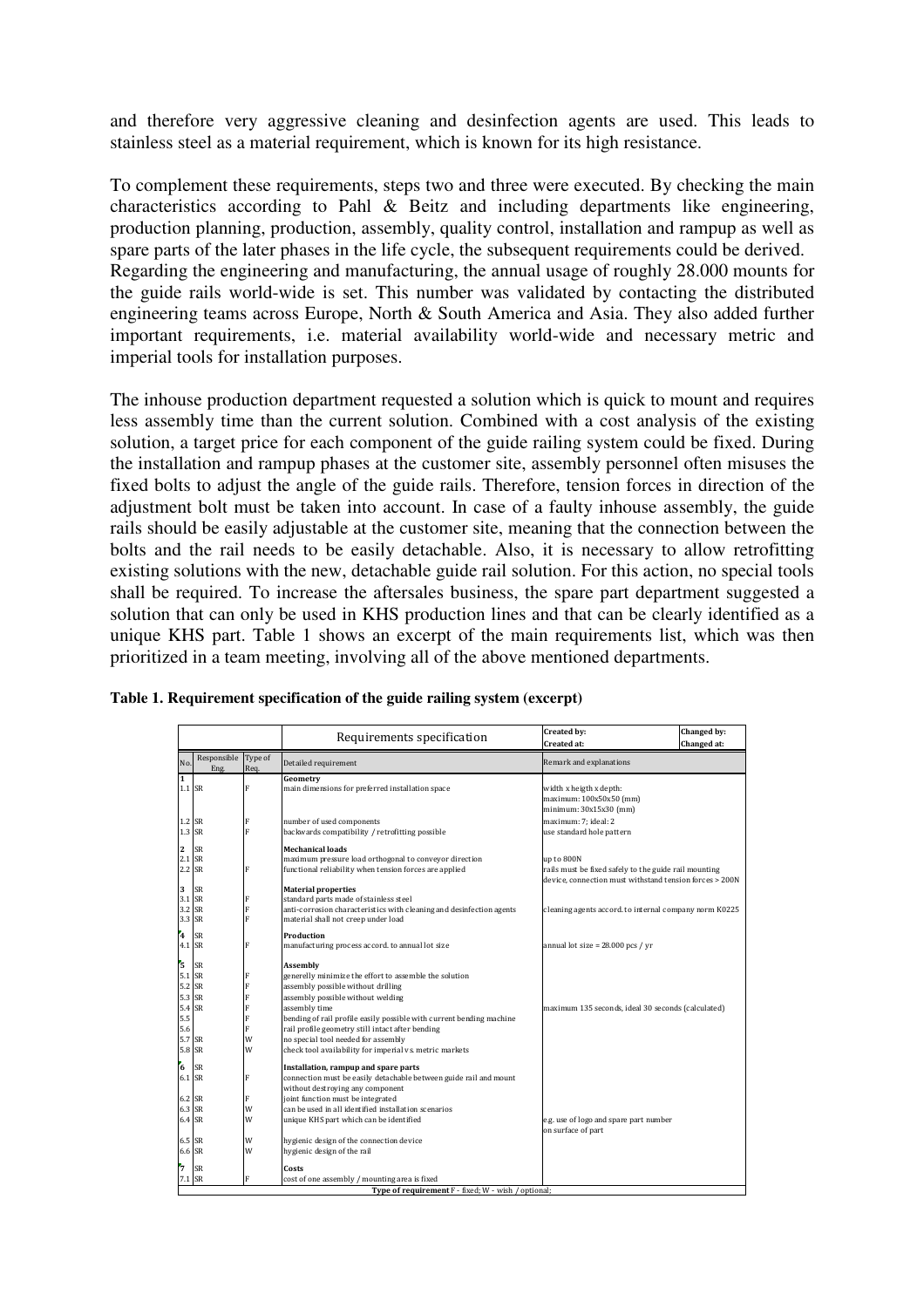## **4 Design concepts and Morphology**

From the analysis of the current solutions of the guide railing system, the following functions are identified: (1) attach solution, (2) adjust railing and (3) contact container (see figure 3). These main functions are decomposed into sub-functions with corresponding physical parts, following the approach of a function-means tree. In addition to the identified functions, the requirement specification (see table 1) is the basis for the start of the synthesis.



**Figure 3. Functional decomposition of the current solution based on function-means-tree logic** 

The chosen approach of this paper is to generate a solution that does not need format parts, but instead provides high flexibility for the adjustment of the guide railing. In order to systematically create the desired modularity, the concept is divided into three interfaces: a) guide rail profile - rail profile, b) rail profile - connection device and c) connection device rail holder. A summary of all possible combinations based on a morphology can be found in the following table no. 2 and the combined concepts are marked by coloured lines.

|  |  | Table 2. Morphology of the new guide railing concept |
|--|--|------------------------------------------------------|
|  |  |                                                      |

| interface            | type 1 | type 2 | type 3 | type 4 | type 5 | type 6 |
|----------------------|--------|--------|--------|--------|--------|--------|
| a)                   |        |        |        |        |        |        |
| guide rail           |        |        |        |        |        |        |
| $\leftrightarrow$    |        |        |        |        |        |        |
| rail profile         |        |        |        |        |        |        |
| b)                   |        |        |        |        |        |        |
| rail profile         |        |        |        |        |        |        |
| $\leftrightarrow$    |        |        |        |        |        |        |
| connection<br>device |        |        |        |        |        |        |
| c)                   |        |        |        |        |        |        |
| connection<br>device |        |        | Θ      |        |        |        |
| $\leftrightarrow$    |        |        |        |        |        |        |
| bolt                 |        |        | ⊚      |        |        |        |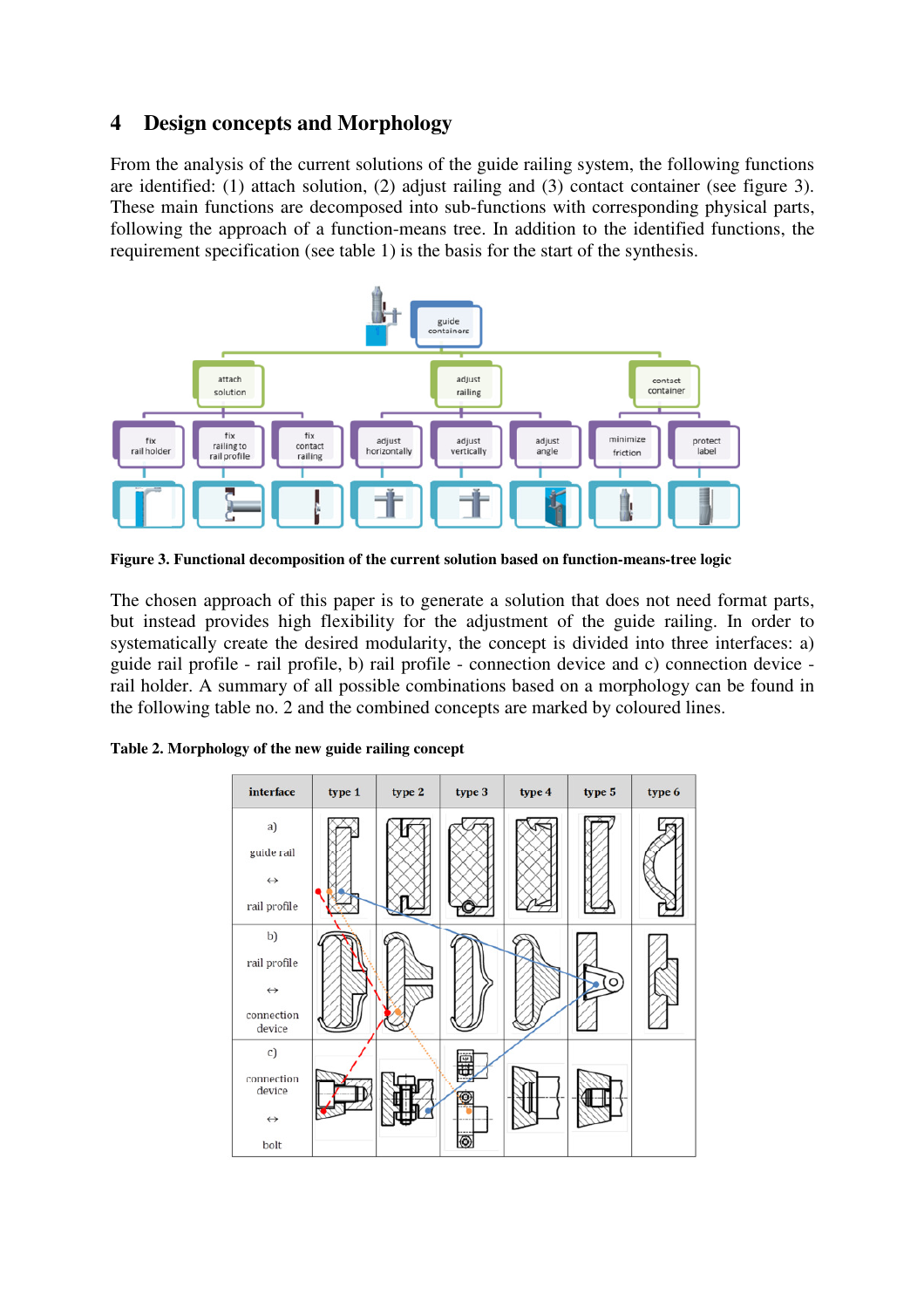Starting off with the first interface (guide rail and rail profile), six potential connection methods were identified: (1a) sliding the outside guide rail onto the rail profile, (2a) sliding the guide rail inside the rail profile, (3a) clipping the guide rail in, (4a) crimping the guide rail, (5a) pinching the guide rail or (6a) clamping it by using elastic material properties.

Regarding the second interface (rail profile and connection device), six possibilities were identified: (1b) an elastic bracket as an add-on element, (2b) clamping by external force, (3b) an elastic bracket also acting as the rail profile itself, (4b) pressuring the guide rail, (5b) clamping internally and (6b) clamping it by using elastic material.

The third interface between the connection device and the bolt revealed five potential ideas: (1c) screwing on the front side or (2c) screwing vertically, (3c) clamping with a two-part device, (4c) fixing by partially spreading an elastic material or (5c) directly screwing the bolt into the connection device.

In the next step, the different solutions in the morphology were combined to form overall design concepts. Three main concepts were chosen to be further detailed with the help of CAD (see figure 4). The first concept (1a, 5b, 2c) combines the sliding of the outside guide rail onto the rail profile with an internal clamping of the rail profile to the connection device and a vertical screw mount of the connection device to the bolt. As shown in figure 4 on the left side, the clamp consists of two identical parts, which are bended spherically in order to generate a clamping force inside of the rail profile once the clamp is screwed onto the bolt. The rail profile itself has two trapezoidal grooves which can be used as the counter-surface for clamping.



**Figure 4. Detailed view of the three chosen concepts**

As for the second concept (1a, 2b, 3c), the sliding of the outside guide rail onto the rail profile is used in conjunction with the external clamping and a two-part connection device. The clamp features two screws to deploy the appropriate tension force for the connection to the bolt. The rail profile has an integrated trapezoidal part on the backside which occurs as the negative form at the clamp. Ensuring a proper fit, the bolt can also be secured with regards to torsion without additional parts.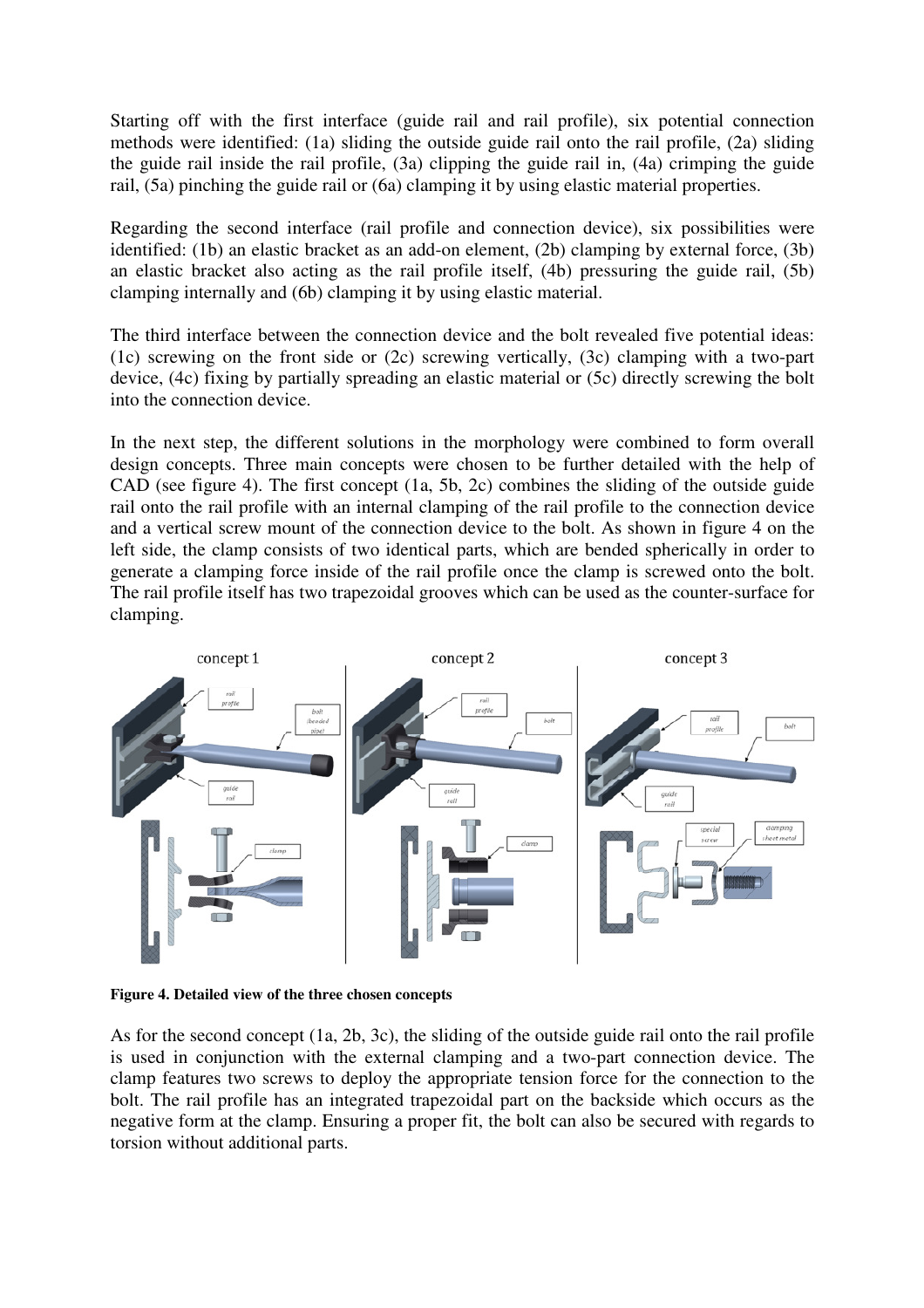The third concept (6a, 2b, 5c) combines the sliding of the outside guide rail onto the rail profile with the external clamping and screwing on the front side of the bolt. In contrast to the previous solutions, the clamp consists of a bended sheet metal in a W-shape, which flattens once screwed into the bolt. By flattening the sheet metal, it will turn into a V-shape, therefore creating a clamping force on the outer trapezoidal rim of the rail profile, holding it firmly in place.

The detailed concepts are ranked via criteria which reflect the requirements specifications, i.e. hygiene, design to assembly, component cost, assembly cost, number of parts, backwards compatibility, amount of needed guide rail material, reliability and multiple usage of the clamp. In a paired comparison, each member of the design team could weigh these criteria according to the priorities. Following the guideline of the VDI 2225, the comparisons made use of the 0-4 point scale, with  $0 =$  unsatisfying, up to  $4 =$  ideal solution (VDI, 1998). After prioritizing the criteria in the paired comparison, the three concepts were rated in a team meeting by using the European grading system of  $1 = \text{very good up to } 6 = \text{unsatisfying. This}$ system was chosen because each team member could easily grasp the grade concept without further explanation. Figure 5 shows the ranked concepts with the final scores.

| detailed concepts | hygiene | design to assembly | component cost          | assembly cost  | number of parts | backwards compatibility | materials for guide rail<br>amount of needed | reliability    | multiple usage of clamp | sum | weighted total score |
|-------------------|---------|--------------------|-------------------------|----------------|-----------------|-------------------------|----------------------------------------------|----------------|-------------------------|-----|----------------------|
|                   | 1,06    | 1,93               | 2,63                    | 2,57           | 1,26            | 1,54                    | 2,09                                         | 3,30           | 1,43                    |     |                      |
| concept 1         | 3       | 4                  | $\overline{\mathbf{3}}$ | 3              | 4               | $\mathbf 2$             | $\,$ 1 $\,$                                  | 4              | $\mathbf 1$             | 25  |                      |
|                   | 3,18    | 7,72               | 7,89                    | 7,71           | 5,04            | 3,08                    | 2,09                                         | 13,20          | 1,43                    |     | 5,70                 |
| concept 2         | 4       | 4                  | 3                       | 3              | 4               | 2                       | $\mathbf 1$                                  | $\overline{2}$ | $\mathbf 1$             | 24  |                      |
|                   |         | 7,72               | 7,89                    | 7,71           | 5,04            | 3,08                    | 2,09                                         | 6,60           | 1,43                    |     | 5,09                 |
| concept 3<br>油油油量 | 6       | 2                  | 3                       | $\overline{2}$ | $\mathbf 1$     | $\overline{2}$          | $\mathbf 1$                                  | 5              | 3                       | 25  |                      |
|                   | 6,36    | 3,86               | 7,89                    | 5,14           | 1,26            | 3,08                    | 2,09                                         | 16,50          | 4,29                    |     | 5,61                 |

**Figure 5. Ranked concepts with weighted criteria**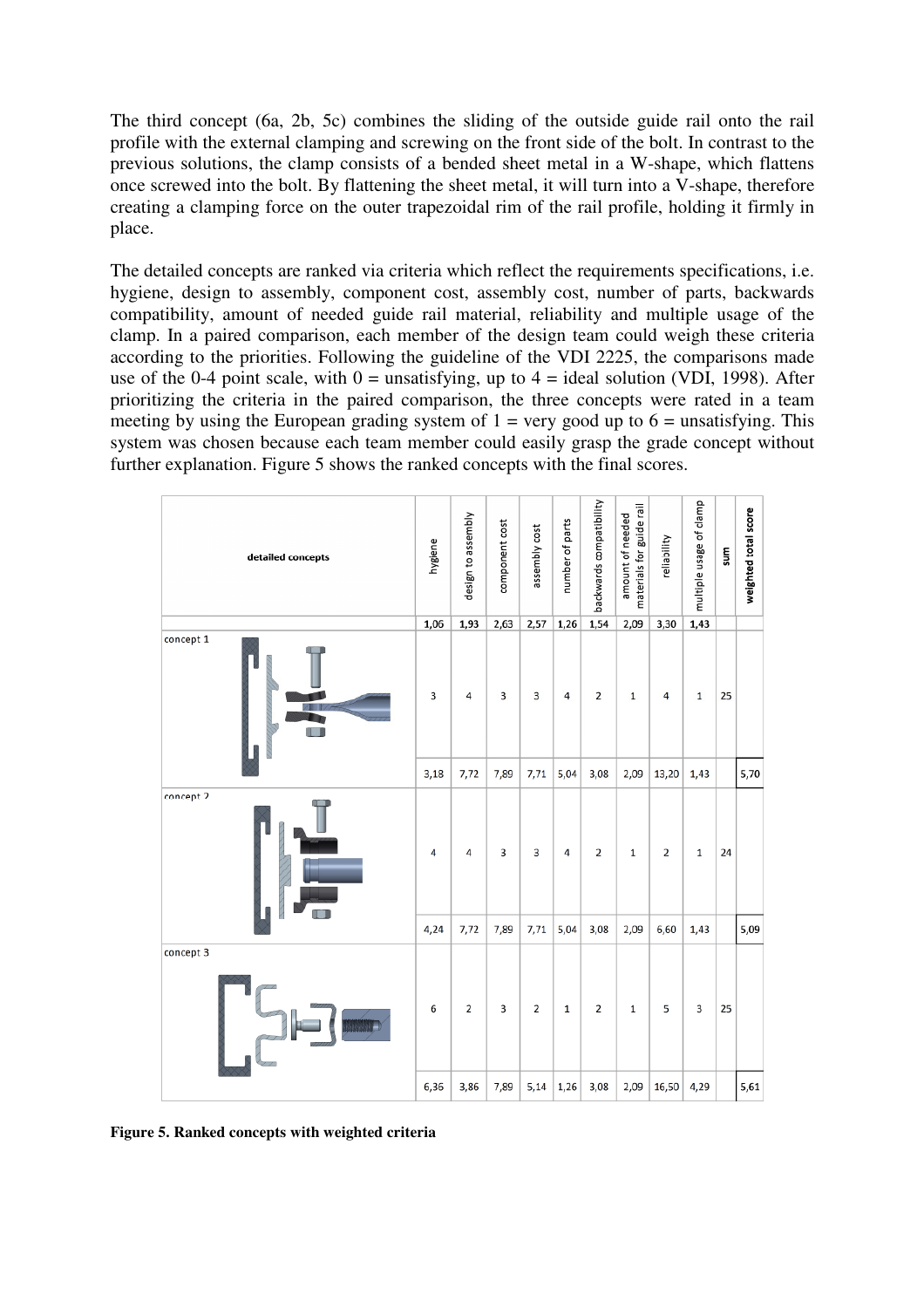### **5 Design draft for chosen concept and rapid prototyping**

Based on the weighted total score of the concepts in figure 5, the second concept with the score of 5.09 is the highest ranked solution (with the lowest score equalling the best grade) and is therefore chosen to be further detailed. Although the third concept offers a huge advantage when it comes to assembly time and cost, its functional reliability was rated very low after a preliminary test. This is due to the fact that the W-shaped sheet metal part loses its elasticity quickly after one mount/dismount cycle due to strain hardening. Therefore, as it is often observed in real-world industrial design processes, a modular combination of the different concepts was created. This combines the advantages of concept 2 and 3 while trying to minimize the drawbacks of each solution. The advantage of the third concept to directly clamp the m-shaped rail profile is used in conjunction with a more sturdy two-identical parts clamp of concept 2.

The final design draft is shown in figure 6 and offers the possibility to configure the connection clamp to either a straight-line or angled version, depending if either a straight bolt is used or a perpendicular flat profile. In order to quickly create a first test version of this design, rapid prototyping was chosen as the preferred manufacturing method. After a 3Dprinted plastic mock-up version of the clamp received a positive team feedback with regards to the overall design, a more realistic version was produced by choosing selective laser melting. This method uses a laser to melt metallic powder and forms the desired part in almost any shape without huge costs regarding tooling or expensive machining. Even stainless steel samples can be produced and unlike in selective laser sintering, the prototype is completely solid. Therefore, typical mechanical loads according to the requirement specification can be tested with this prototype. Figure 6 presents the final design in the upper row and a realized SLM prototype in stainless steel at the bottom.



**Figure 6. Evolution of the design draft to the SLM prototype**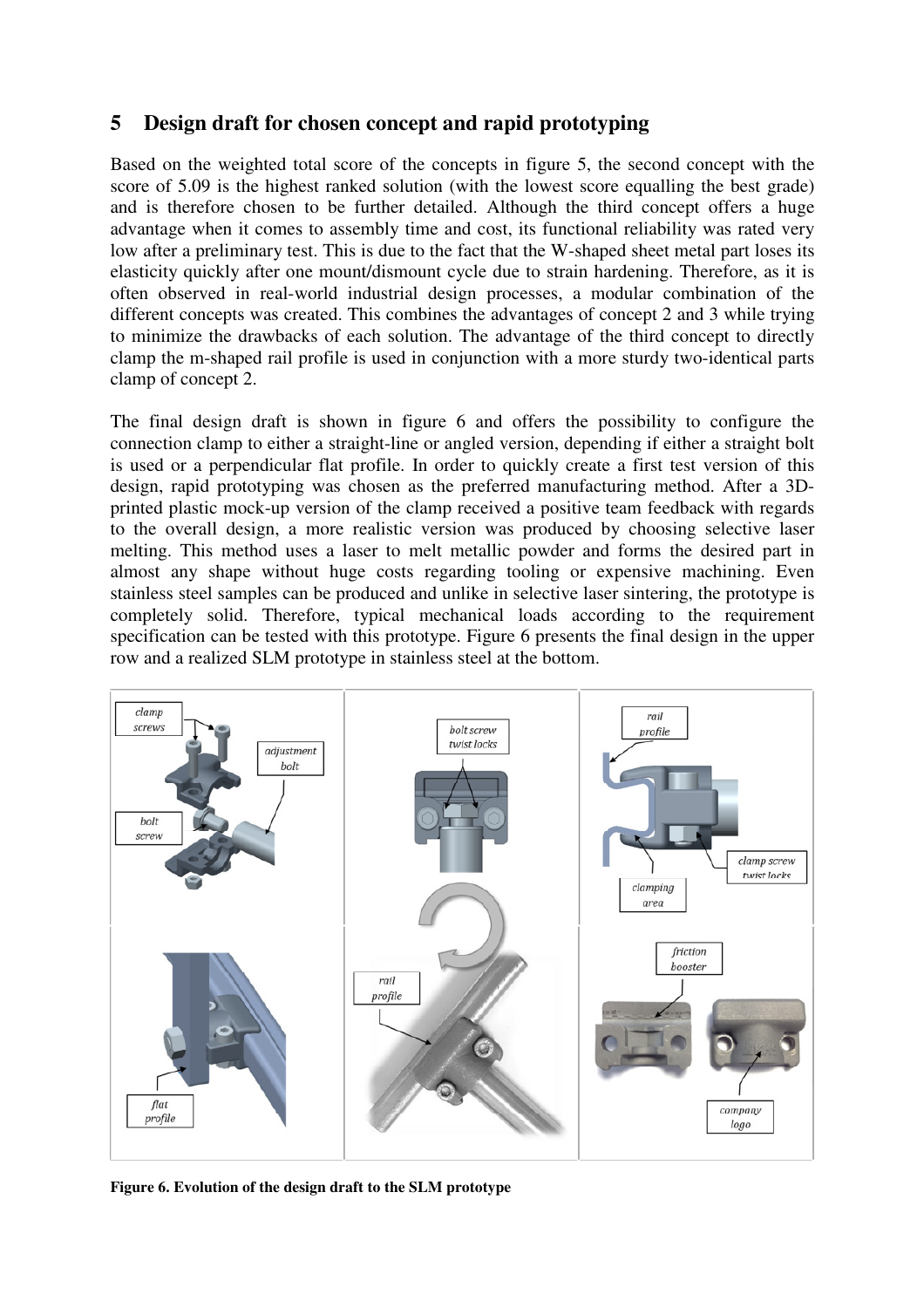#### **6 Test setup and Discussion**

With regards to the necessary testing, three major test cases were examined (see figure 7). In each case, the force was slowly increased and measured by a calibrated load cell. The displacement was checked by using a mechanical dial gauge. Since the clamp was the main test subject, it was decided that parameters like surface roughness, clamping forces and opening angle of the clamp would have major influences and should be controlled closely. Since the clamping force is linear to the torque which is used to tighten the screws, this was set to the maximum for all tests by using a torque wrench.



**Figure 7. Overview of test cases for the prototype** 

The first test case applies a perpendicular force to the guide rail with a lever arm of 70mm. This bending test reflects containers on the conveyor which put pressure from the inside to the outside direction and is typical for accumulation situations in a production line. The results showed a huge displacement at approx. 150 N with several millimetres, which is not acceptable. After discussing the setup, it became apparent that the test does not reflect reality, because the test-clamping bracket of the guide rail is far too rigid. The test was then repeated with the original material & brackets for the guide rail and showed very promising results. The previous limit could be increased up to 850 N before the displacement was not acceptable anymore, therefore exceeding the limit of the current solution.

The second test inflicts a perpendicular extraction force onto the clamp, which mimics the assembly personnel trying to modify the guide rails at the customer site by pulling at the connection bolt. The tests indicate a maximum extraction force of more than 2000 N, which by far exceeds the forces manual labour creates. With regards to the third test, the rail profile started sliding around 1000 N, which also by far exceeds the requirements. This test reflects the friction between containers on the conveyor and the induced friction forces at the guide rail. Due to the small contact area of the containers and the guide rail, the reached maximum force before sliding is roughly 5 times higher than it would appear in reality.